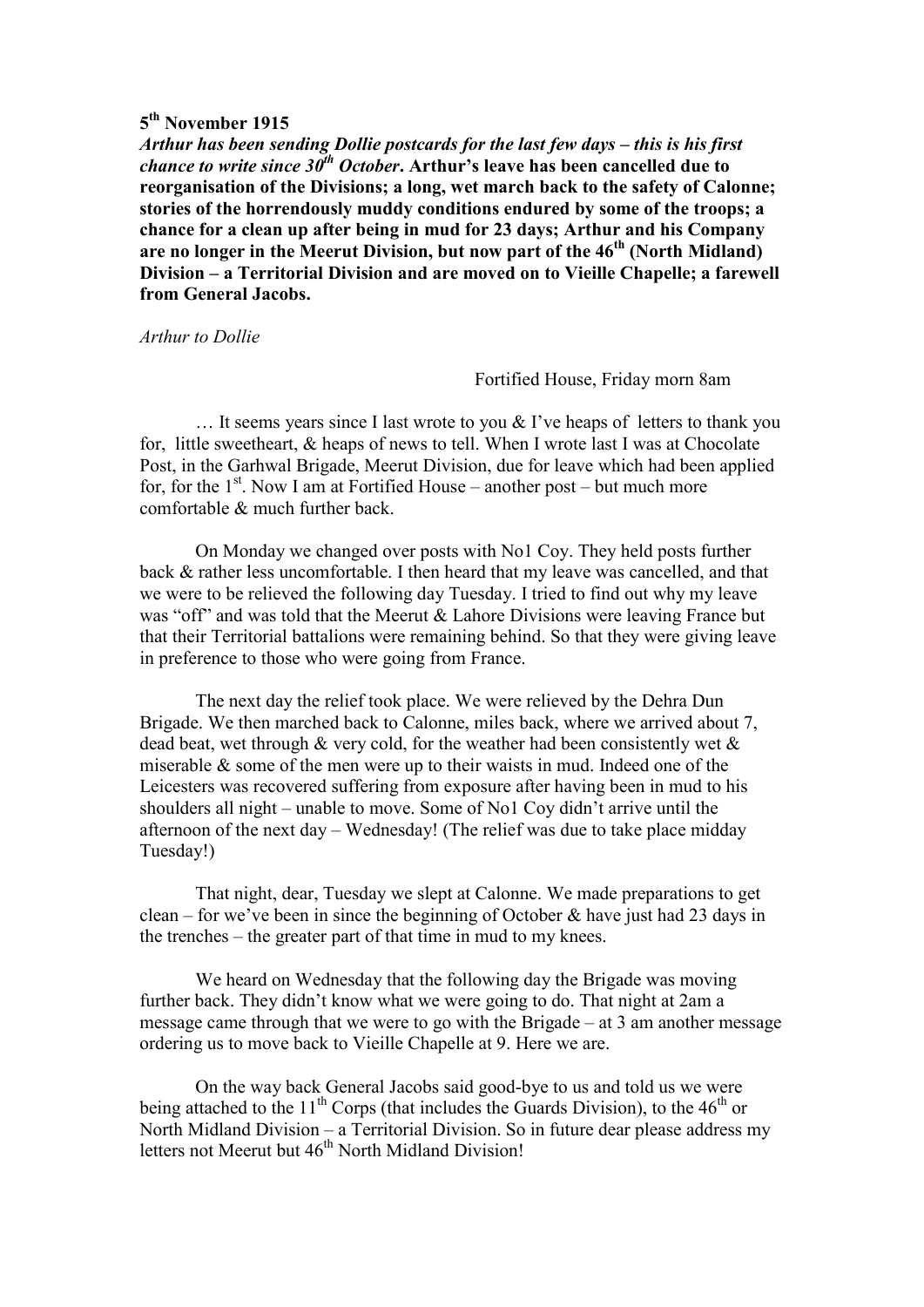Well dear, the Corporal is waiting for the post. I hope this letter will catch it. Everything is topsy-turvey & disconnected for a bit. I am awfully well, dying to see your dear face again. I hope as soon as we're settled down to get leave DV. So au revoir.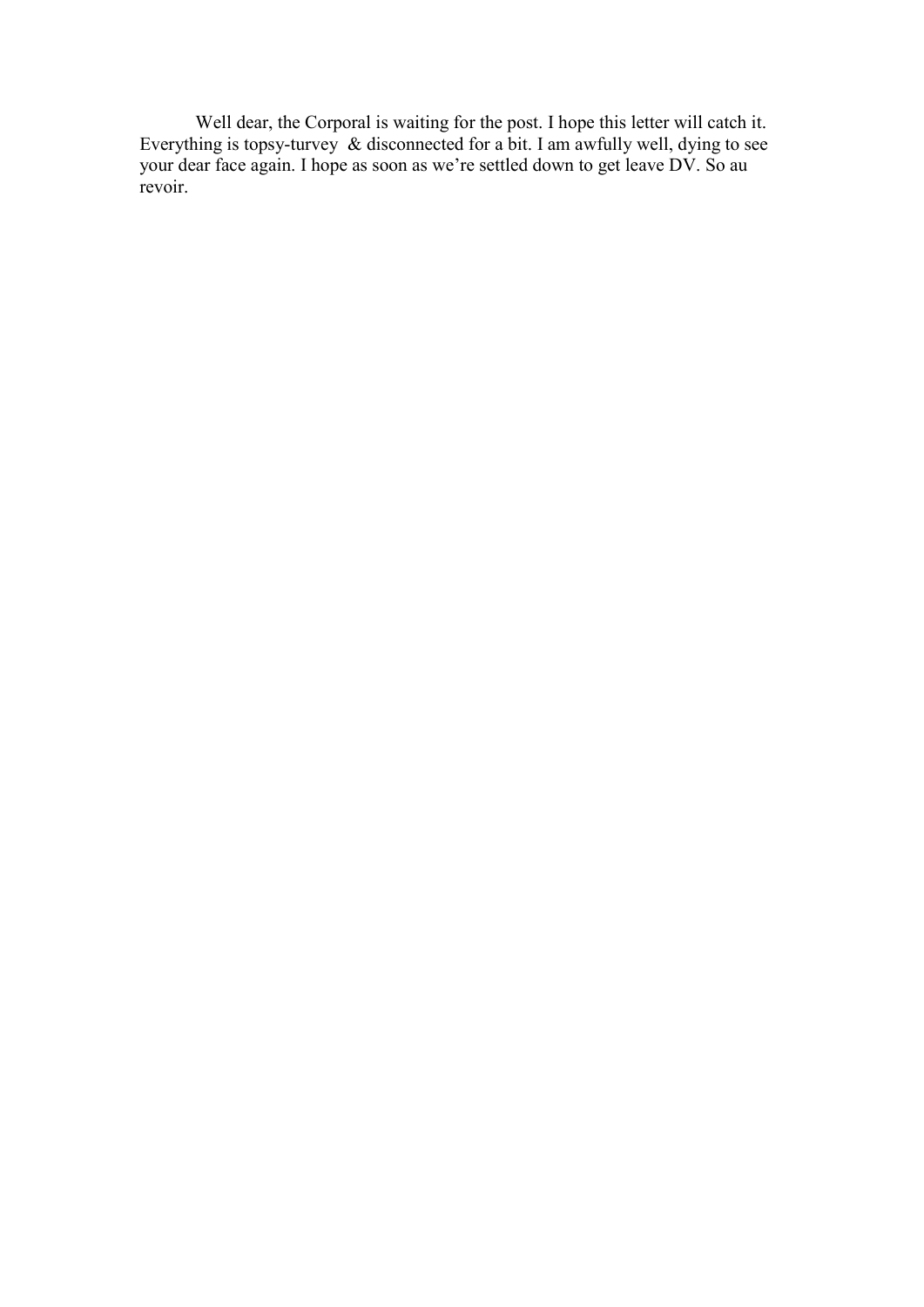**The first frost of the year; Arthur is trying desperately to answer all of Dollie's welcome letters; the reorganisation of the Division still means leave is uncertain; Arthur has hopes that now they are part of a British division life will be more definite and regular.** 

#### *Arthur to Dollie*

Fortified House, 8.30am

 Good morning… To-day is a wonderful day – for the sun is shining. Last night we had our first frost Brrr.

 Thanks awfully, sweet heart, for your dear letter of Tuesday. I've got such heaps of your letters to answer that I'm going to try and steal an uninterrupted hour to-day, just to answer them. God bless your loving heart, dear. I do appreciate your letters awfully. If you knew how they and your sweet memory help & comfort me.

There is little or no news dear yet. We are not at present attached to the  $139<sup>th</sup>$ Infantry Brigade – chiefly Sherwood Foresters. I did my rounds yesterday – it took about 2 hours even with short cuts.

 I'm pressing all I can for leave. I hope once we get settled into this Division that we shall get it more regularly. One of the advantages of being in a British as opposed to an Indian Division is that everything is more definite & regular. One knows when  $\&$  for how long one is due for the trenches, how long out  $&c$ . A great blessing. Beresford was round yesterday, but had no news.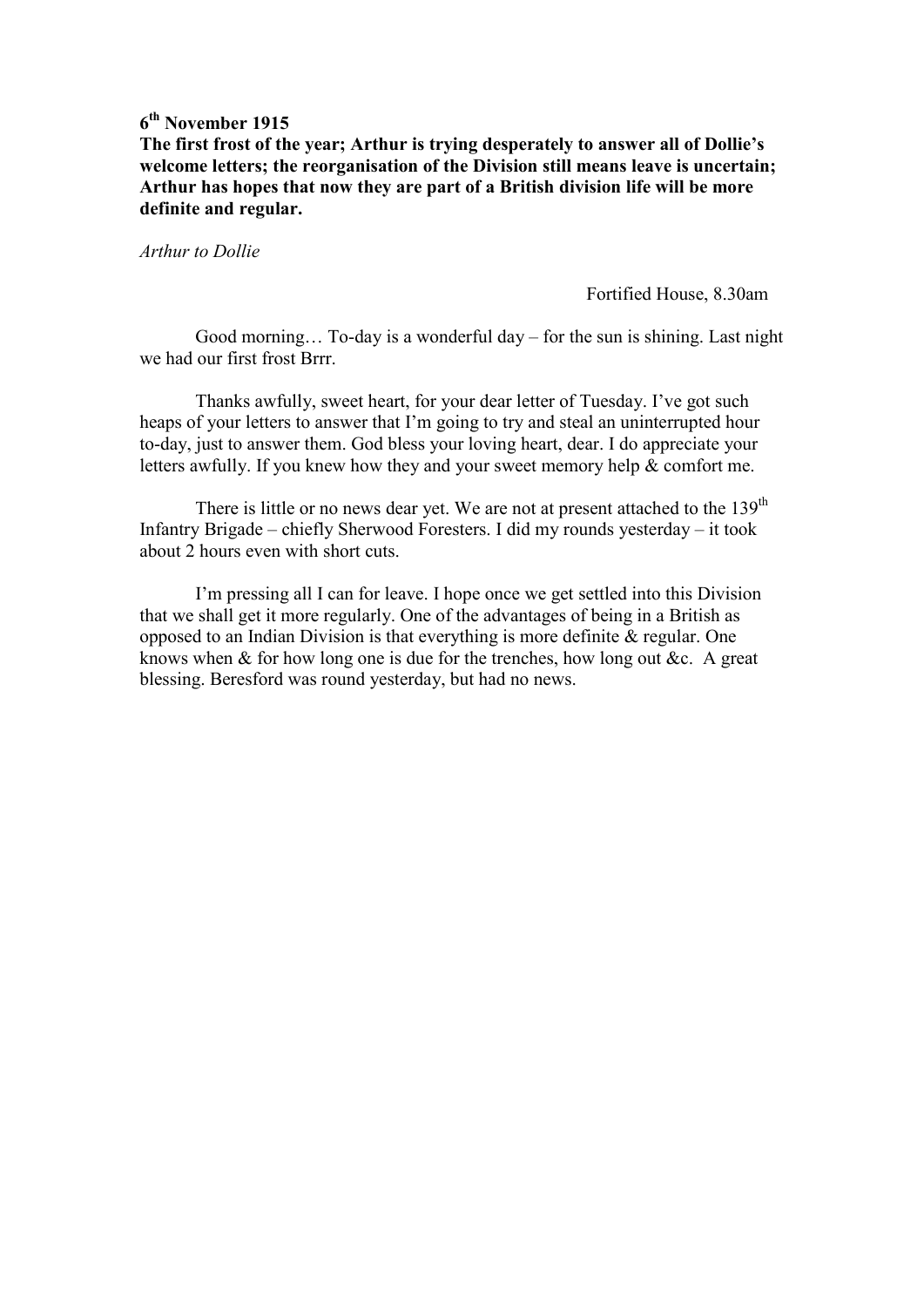## **7 th November 1915 Arthur despairs of finding the time to write to Dollie; yesterday was spent pulling up barbed wire; the fine weather has turned to mist; still no definite news of leave.**

*Arthur to Dollie* 

Fortified House, Sun. 8.30am

 Thanks awfully for your letter of Wednesday, dear. I love to hear your news. I'd hoped to get an hour spare & free from interruptions yesterday to answer all your dear letters, but it was not to be. We were busy all day pulling up barbed wire. Beresford came round. Rice came back from a machine gun school, so I'm having him up here. Ainsworth is also back but is in charge of the guns until Tabor takes over.

 The weather yesterday dear, that started so fine, rather clouded over and grew very damp & misty so that one could only see a few hundred yards. To-day I'm afraid promises to be much the same.

 Darling mine, I'm dying to see you. No news yet about leave, but DV as soon as we settle down in this Division it should go through quickly.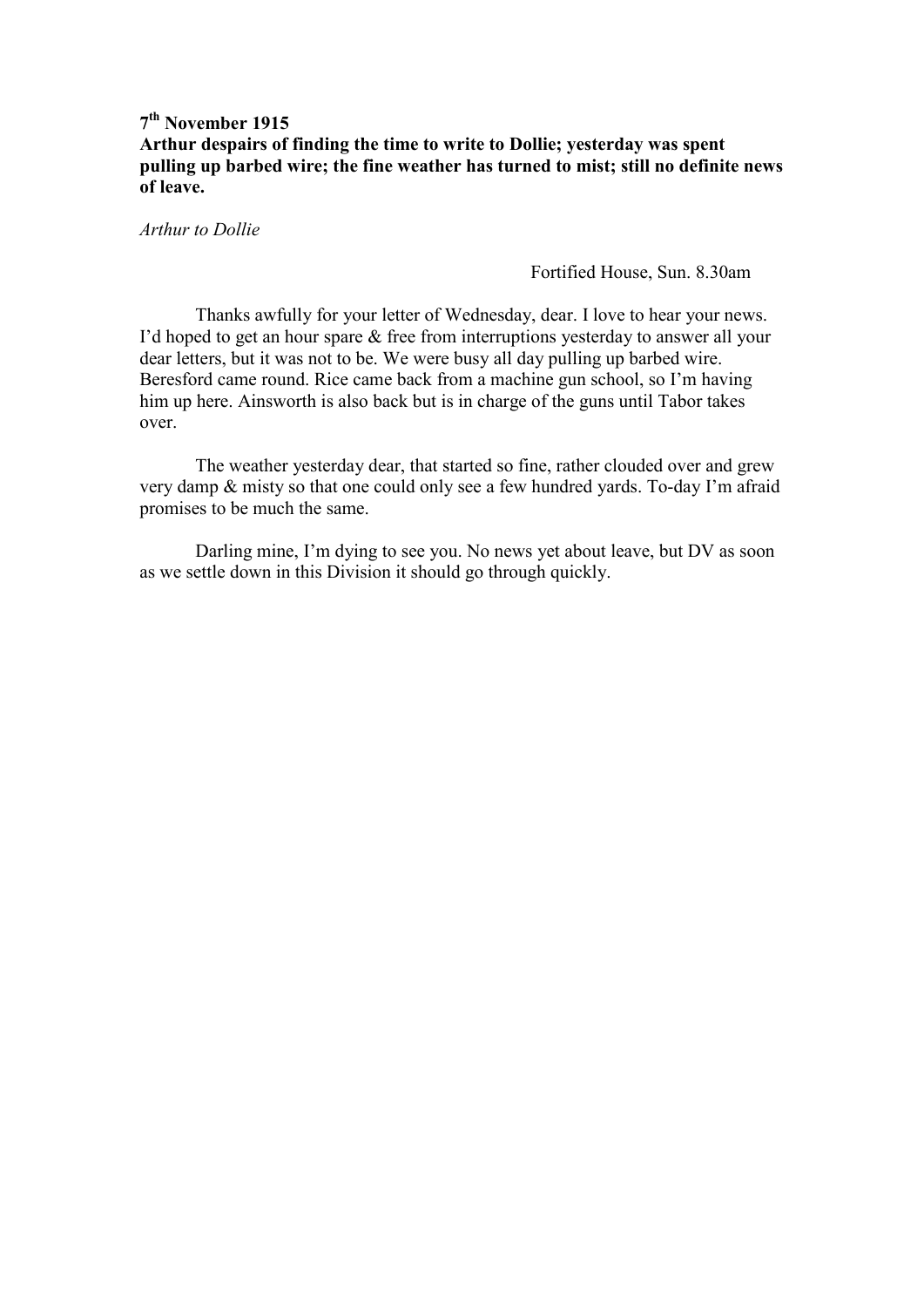**Arthur is kept busy showing the Commanding Officers of the Sherwood Foresters round the posts he is currently in command of; the Londons are relieved but there is a scramble to find them billets locally; still no news of the much anticipated leave.** 

*Arthur to Dollie* 

Fortified House, Monday 8.45am

 Yesterday- bad luck – the mails were hung up in the transfer of Divisions, and I had to go without your dear letter. I missed it awfully.

 Yesterday I did my rounds. Rice came with me. Soon after I got back, the Major turned up. I walked down to HQ with him & stayed there a few minutes. Just before lunch he turned up again with the Adjutant, the GOC the  $139<sup>th</sup>$  Infantry (T.F. Sherwood Foresters) Brigade – to which we are attached – and his Brigade Major. The General's name is Shipley – an old Fusilier – he seems a very decent sort of fellow. The brigade Major's name is Neilson. They went round this place with me  $-I$ shewed him over it.

 In the afternoon I dozed for a bit. Was woken up by a message to go to HQ at once. Found that the 5<sup>th</sup> Sherwood Foresters were to relieve some of my posts. Would I go  $\&$  show them round  $&c.$  So I dashed off to their HQ to find the relief practically completed. Came back here & found that HQ had been unable to find room for the relieved troops at Vieille Chapelle – so I had to try & find room near here *pro. tem.* and get them settled down, render various reports, etc. So that I didn't turn in till 9.30.

 That dear little one is all my news. I'm longing for the day when I hear that leave is clear again …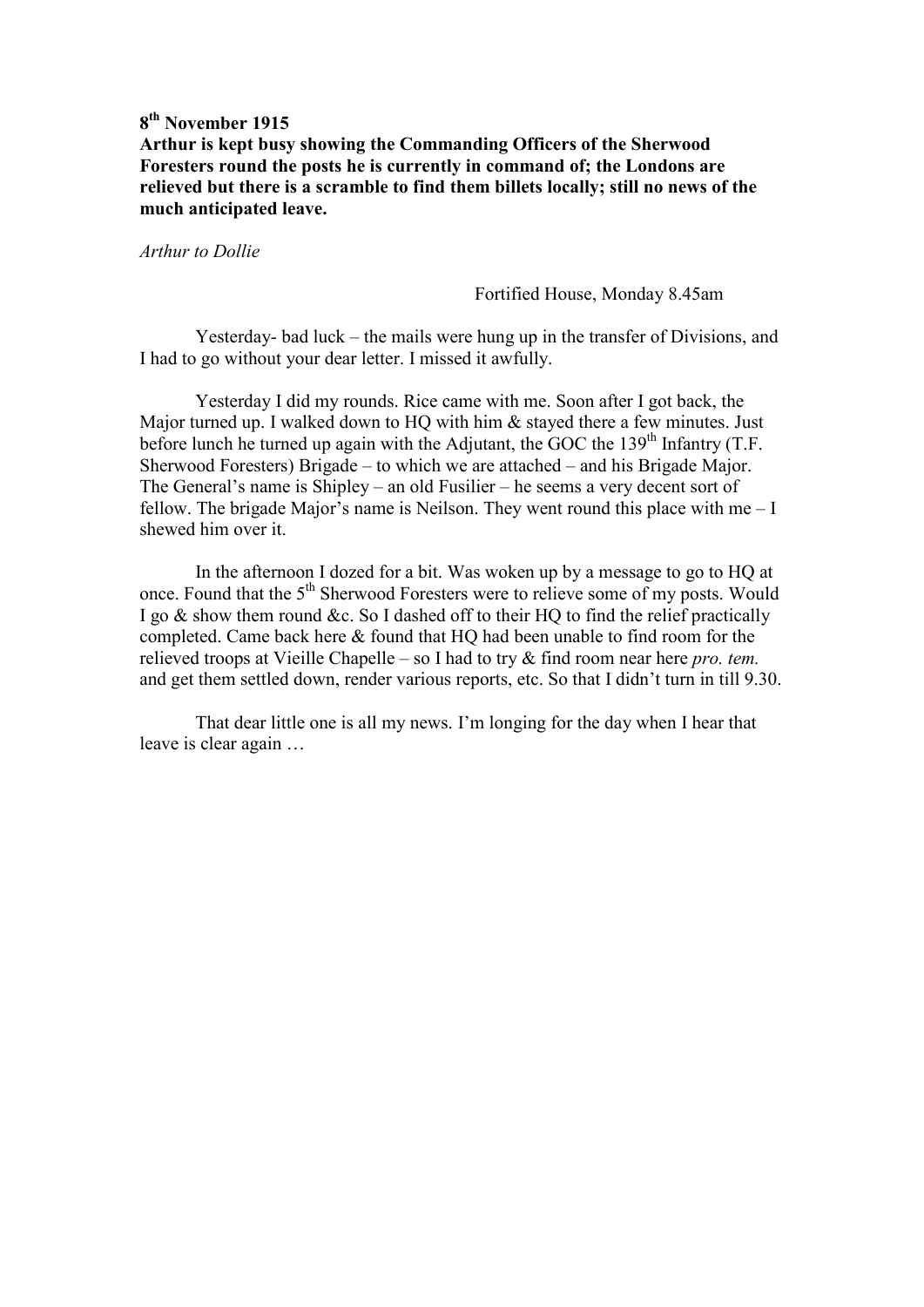## **25th November 1915 Arthur is writing in the train on his way to the boat at Southampton, after 10 days of home leave; he is at a loss to know what to say to Dollie – he is still in a daze after their recent parting.**

*Arthur to Dollie* 

In the train, 2pm

 … Sweet darling mine. I don't know what to say – or how to say it. The full measure of my loss has not yet broken in upon me, and I am as one stunned & dazed, not knowing where to turn…

 Be brave little brave heart. Be true to yourself and all will be well. Keep the home fire burning against the hour of my return.

 And now my darling au revoir. I'll do my utmost to get you a line from Boulogne. May God bless you & keep you safe & happy. I am with you always dear heart of mine …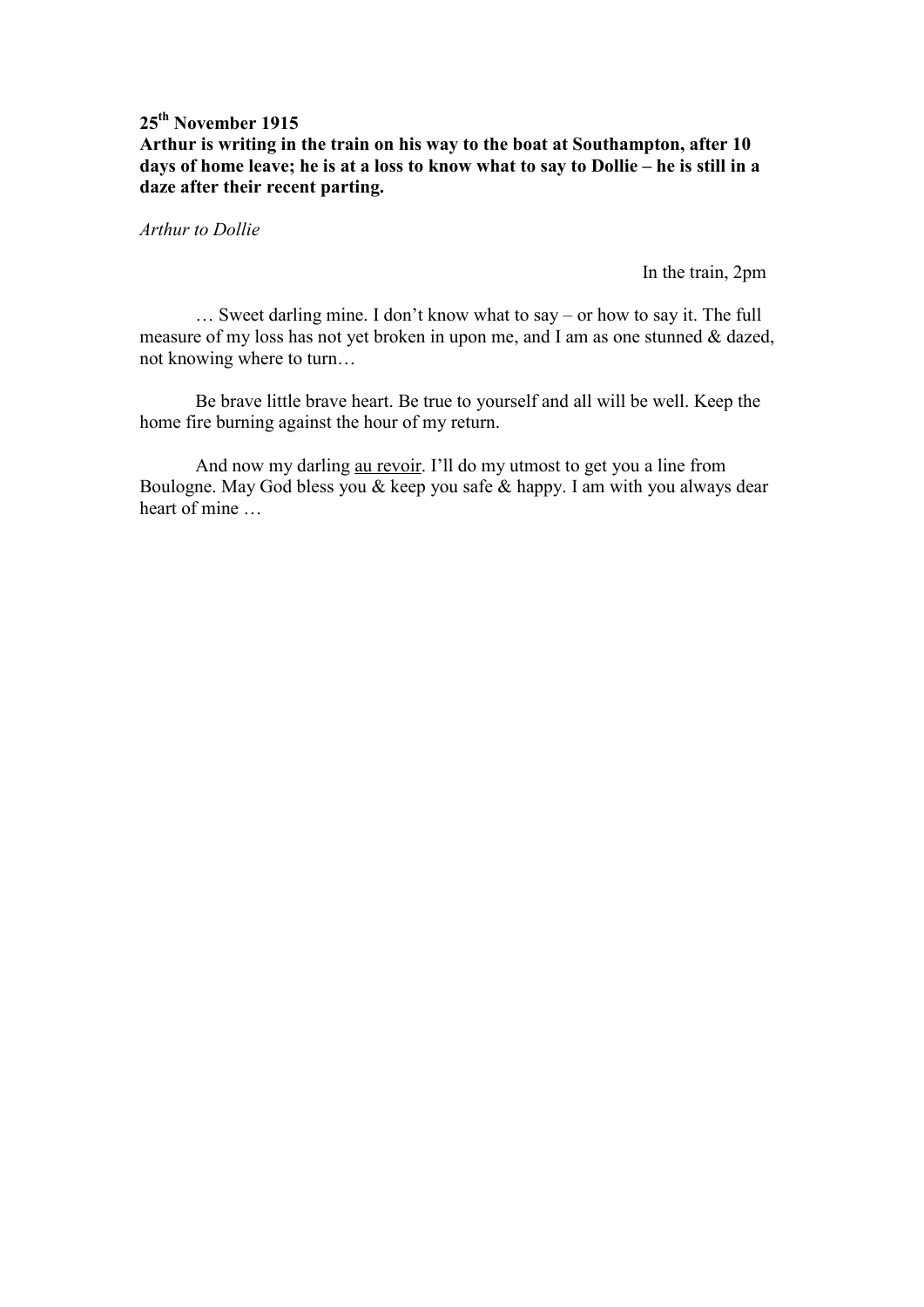## **25th November 1915 A second letter from Arthur – his boat from Folkestone has been delayed until 9.50pm so he and a few friends are dining at The Royal Pavilion Hotel.**

*Arthur to Dollie* 

Royal Pavilion Hotel, Folkestone, 6.25pm

My own darling,

 I'm sure you'll be awfully surprised to find me writing from here. The explanation is simple. The boat is not sailing till 9.50. We had a good journey down, lunch not bad – and were on board by 3. They kept us there till six. The only movement we did was to change our berth to make way for the incoming mail boat.

 At six, dear, they decided to let us on shore – voila. We made a beeline for this place – feeling quite hungry. They've promised us dinner at 7 – which we're looking forward to. I am with Bobby Page & Morley – the Padre whom I met at Victoria. That little one is all my news.

 I am wondering where you are, dear & what you're doing … God bless you. But we must be brave, dear, as I know you are. I am longing for your next letter, I am longing for your news. I've written in the train  $\&$  given it to the Pullman man to post. I'll try & write from Boulogne but there's sure to be an awful scrimmage & darkness. So you'll know that "no news is good news". God bless you once more & remember me to all…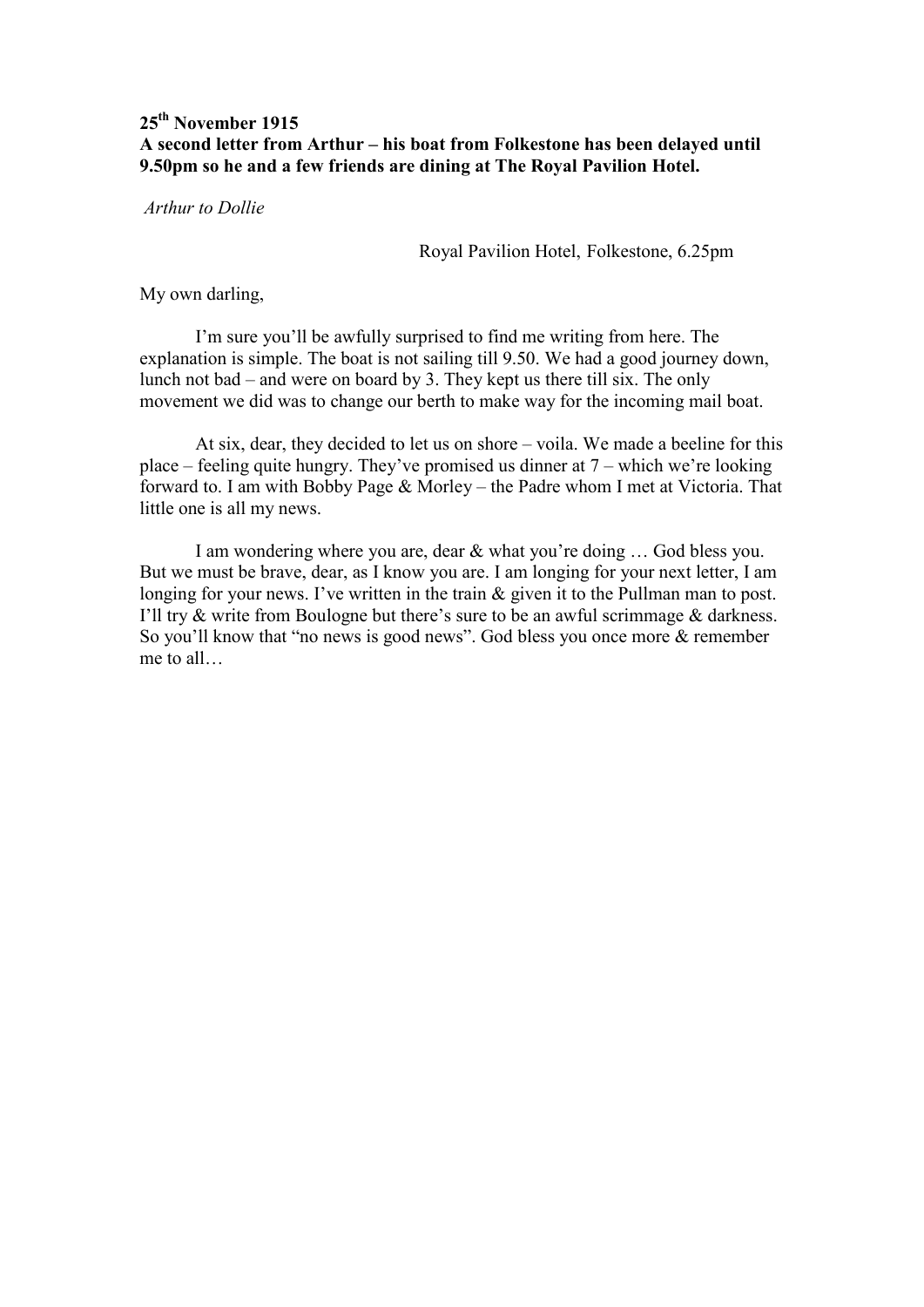**Arthur is stuck at Boulogne and is wild with annoyance – he could have had another 24 hours at home; a clear moonlit crossing; no trains are available until the evening, so after brekker they have lunch in town at the Café Mony – where they used to dine when based at Etaples; the weather is now changeable with light snow in the morning.** 

#### *Arthur to Dollie*

#### Hotel Louvre, Boulogne-sur-Mer, Friday afternoon, 2.22

 More delays! We do not go on till this evening. I am wild: they might easily have given us this 24 hours at home. But let me give you the news. I wrote last night from the hotel at Folkestone, telling you, dear, of our delay there. After I had written we went in and had dinner – not very good. Then coffee  $\&$  so on to the boat. We had to be on board by nine though the boat didn't leave for about an hour.

We had a good crossing. The wind was from the NE & freshening a bit so that the waves were already shewing white and to-day it's quite rough. Near England it was a bit foggy, but further out it cleared. It was a wonderful moonlight night. They swung the boats out after leaving harbour & all of us officers wore lifebelts, which served to keep us warm.

We reached here after about an hour  $\&$  a half: only to be told that there weren't any trains till to-night. So we came along here – though it's a dirty place – as it lies between the quay  $\&$  the station  $\&$  is very handy. We got to sleep about half-past one this morning & though we awoke at 7, we slept again & weren't down for brekker until ten to eleven.

 After brekker, sweet heart, we went across into the town then swung to our left & out to the end of the eastern end of the two piers that mark the entrance into the harbour. It was cold but the air was glorious, blowing straight from you at home – God bless you. So back again to lunch at the Café Mony in the town – where we always go -  $\&$  used to when we were at Etaples. The weather is very windy  $\&$  stormy with glorious intervals of sun. It snowed a bit this morning.

 I feel so dull & lonely, dear without you – without your dear news. I am hungry for you, sweet heart of mine. May God bless you & keep you, dear…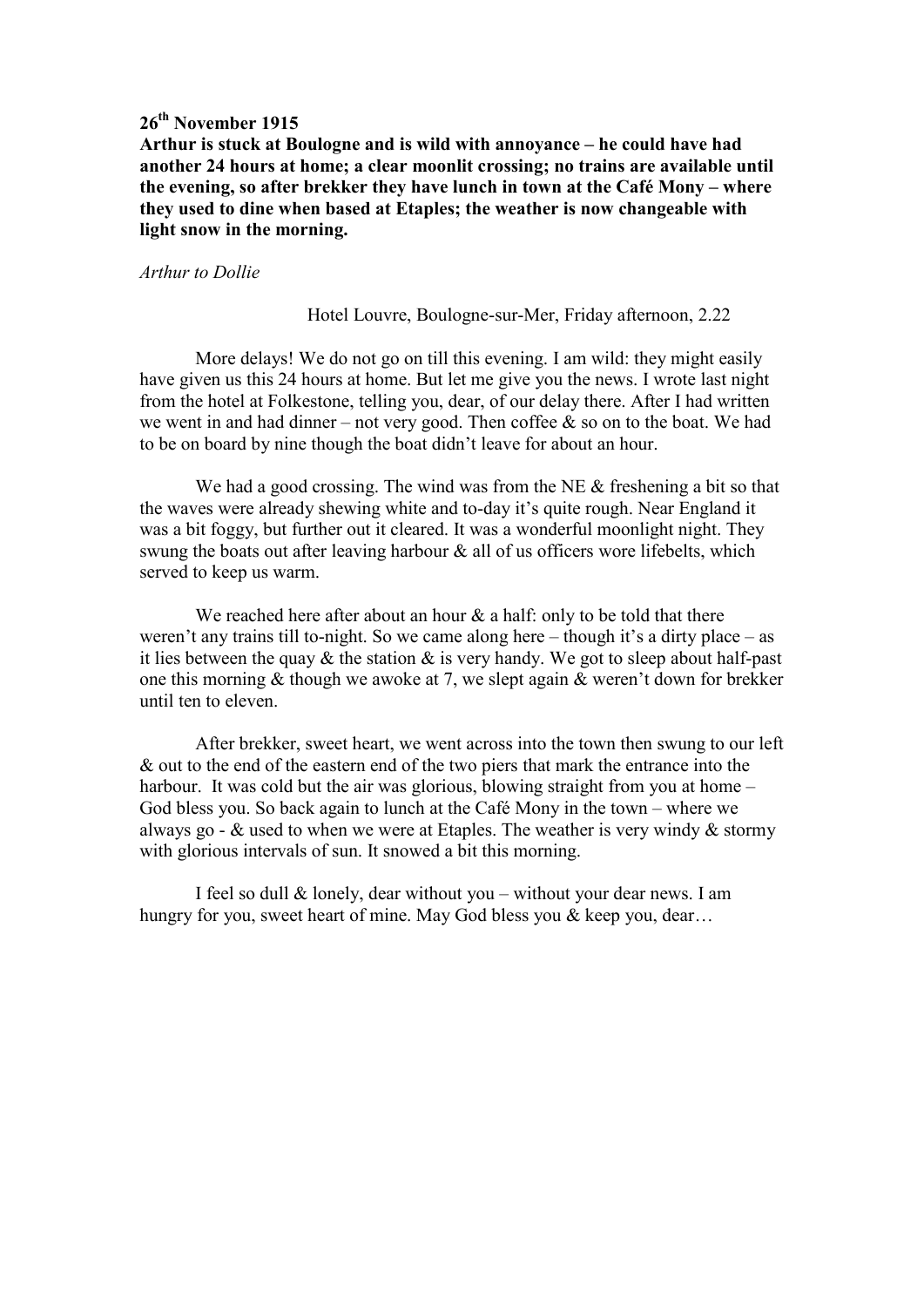**Arthur is finally settled in new billets at Burbure after a slow and freezing evening journey from Boulogne to Lillers, changing trains at Berguette in the middle of the night. The returning officers found welcome shelter in offices, sentry boxes and various cafes along the way. Now Arthur is feeling more human after a wash and shave, and a hair cut in Lillers – with a great batch of Dollie's letters to answer.** 

*Arthur to Dollie* 

Flanders, Saturday 6.40pm

 …You see I have arrived at last, safe & sound DG. We had dinner last night at the Louvre. Boulogne at 6 then over to the station. We found that the  $47<sup>th</sup>$  Division were supposed to go via Havre. However we could get to Lillers by changing at Berguette.

We left at 7.30  $\&$  after a slow  $\&$  comfortless journey reached Berguette about half-past one. There we got out. Our connection left at 3.30. It was a wonderful moon light night but bitterly cold & freezing hard. We took refuge in a corner of the RTO's office which was fairly warm & there slept on the floor. I was very thankful that I had lugged my old blanket along with me.

 The train came in punctually at 3.30. There was only one station before Lillers – Ham, where we were in February. We reached Lillers at 4. Here we could find no accommodation beyond that of a sentry's shelter. Here then, dear, we sat before a brazier till 6. It was cold.

The one café opened. In we went  $\&$  sat before the fire there drinking hot coffee. At 7.30 the café reserved for officers opened: so we migrated there & had brekker. The next difficulty was to find Burbure – where the Battalion is – and once found, to get there. However by about 9.30 we managed to get hold of a car and were out here in a few minutes for it is less than 2 miles out.

 I reported to the CO dear, and then came over & had a wash & a shave. After lunch Wilcox & I went round the men's billets. Then walked into Lillers, had a haircut there  $\&$  tea. So back again in the crisp dark. That little lover has been my day; what of yours?

 This place is fairly high up set oblong shape on an open muddy place. We've a fairly decent mess room, with a room for me leading off. Quite fairly comfortable. Apparently the new Brigade the  $142<sup>nd</sup>$  are not popular with us. They certainly don't look up to much & are very stingy as regards leave & very supercilious in other things. They'll soon tame down. Tomorrow we are being reviewed by the Divisional General. The battalion was inspected the other day by the new Brigadier, and again by French.

 I am very fit, dear, to-night, but very sleepy. I've got a great batch of your letters to read again & answer. God bless you little one. I'm going to say au revoir, dear …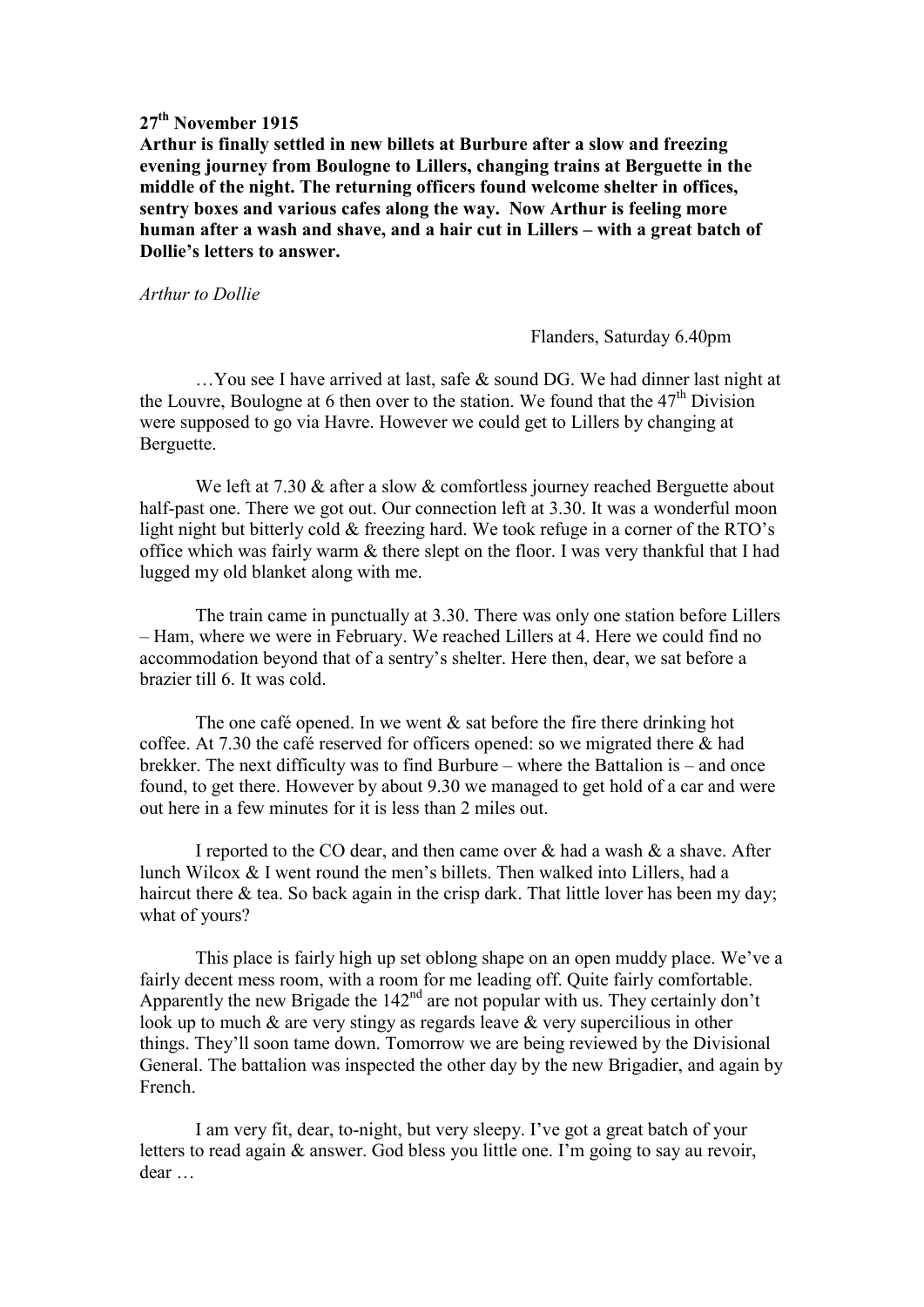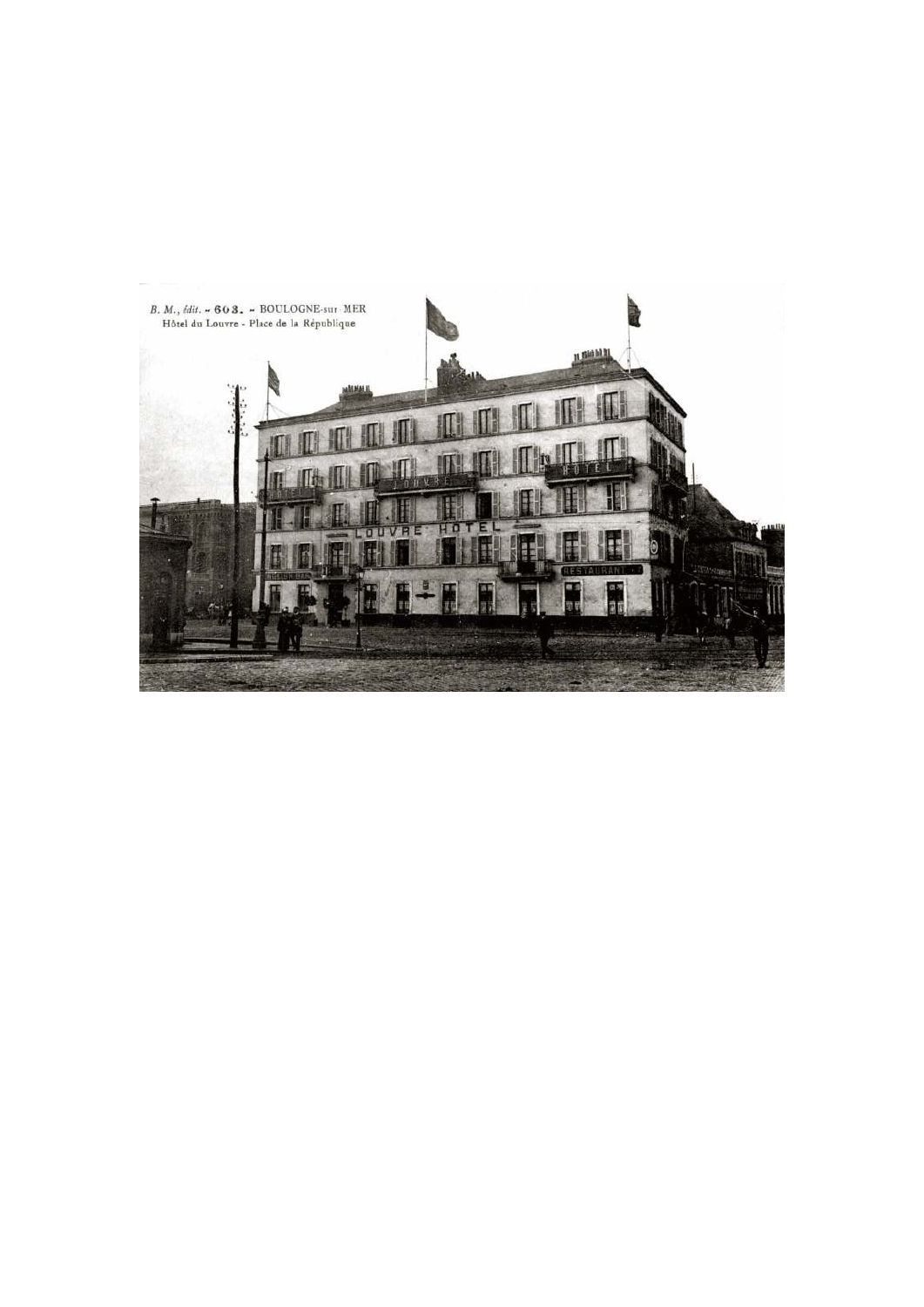

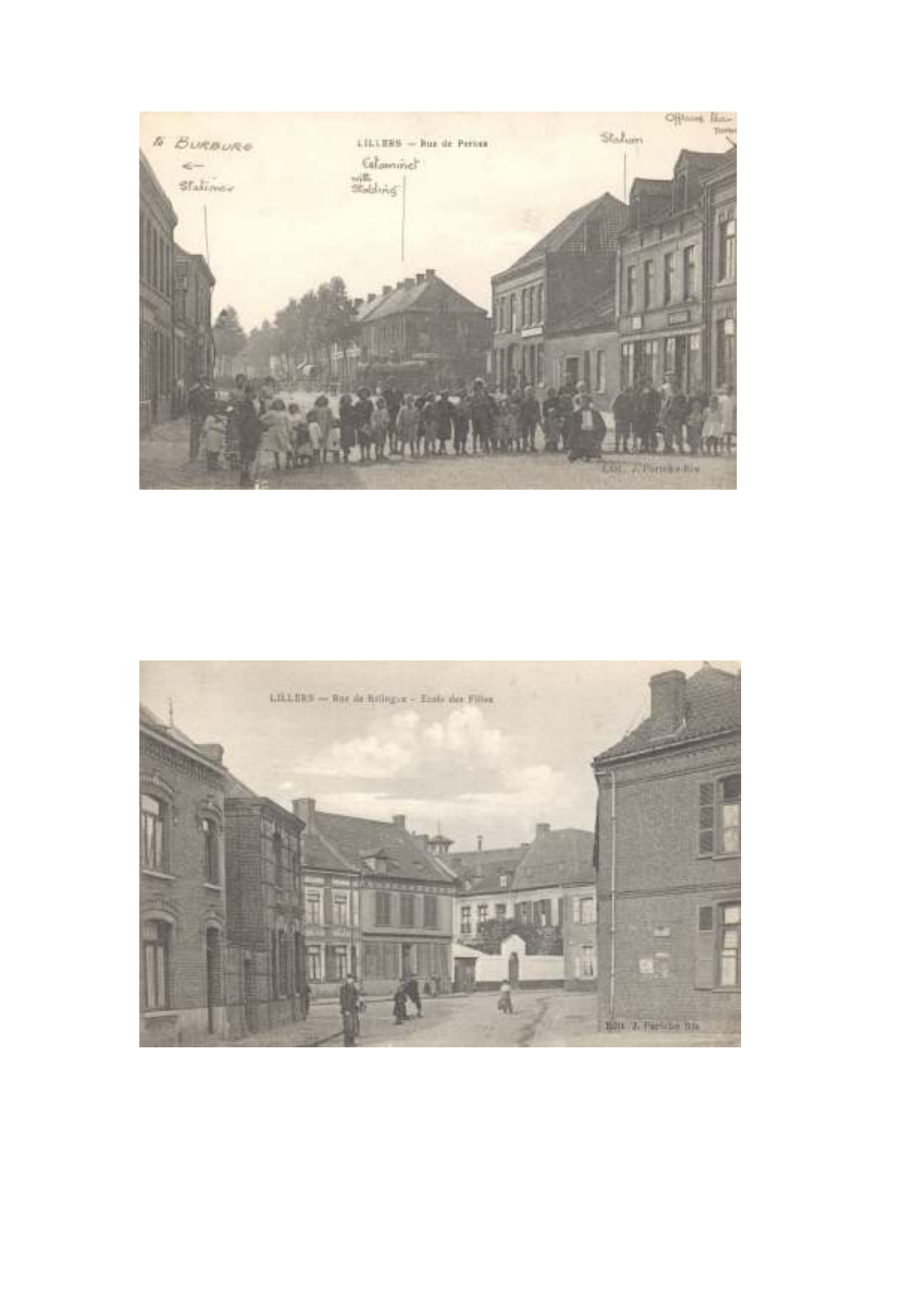

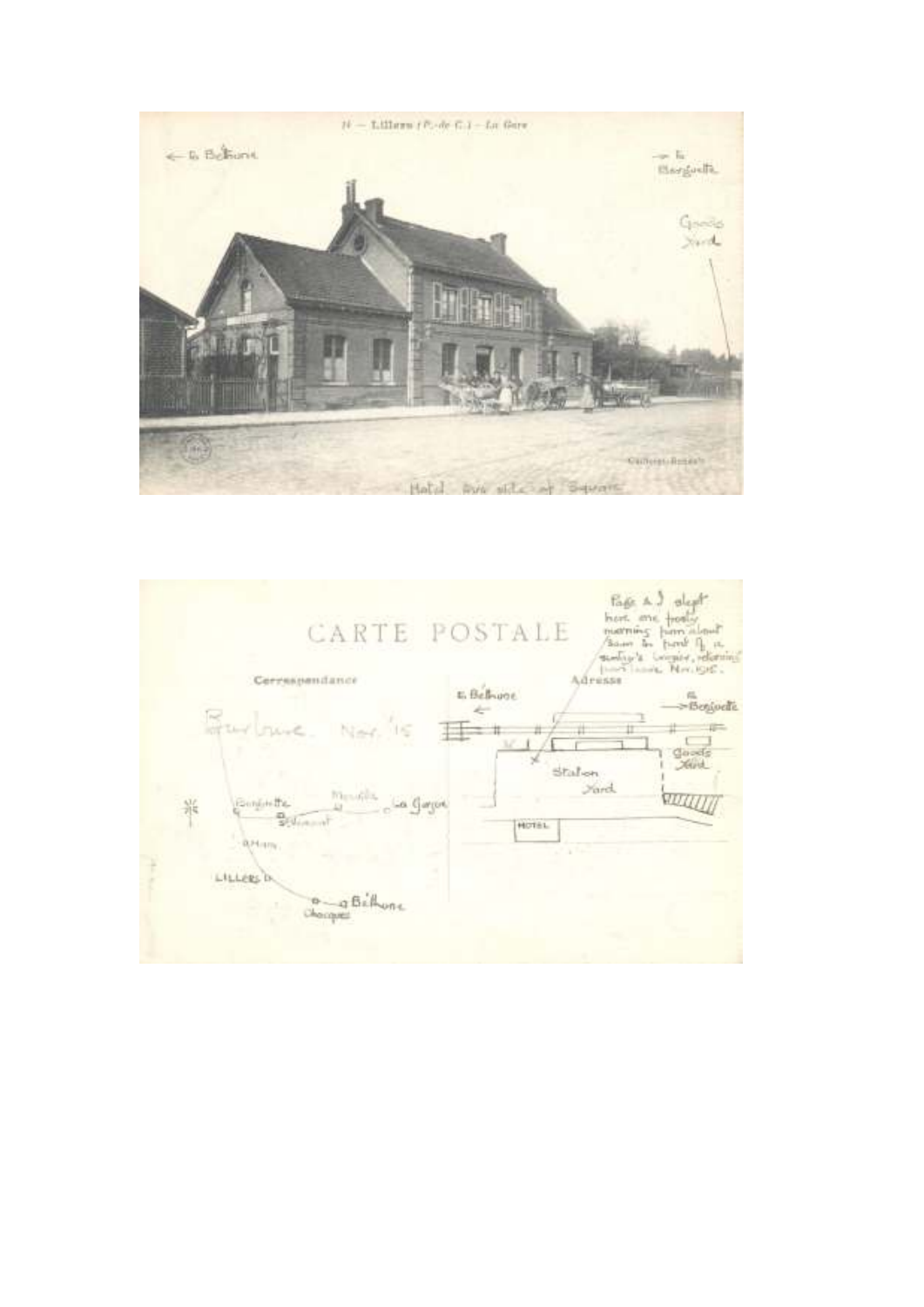

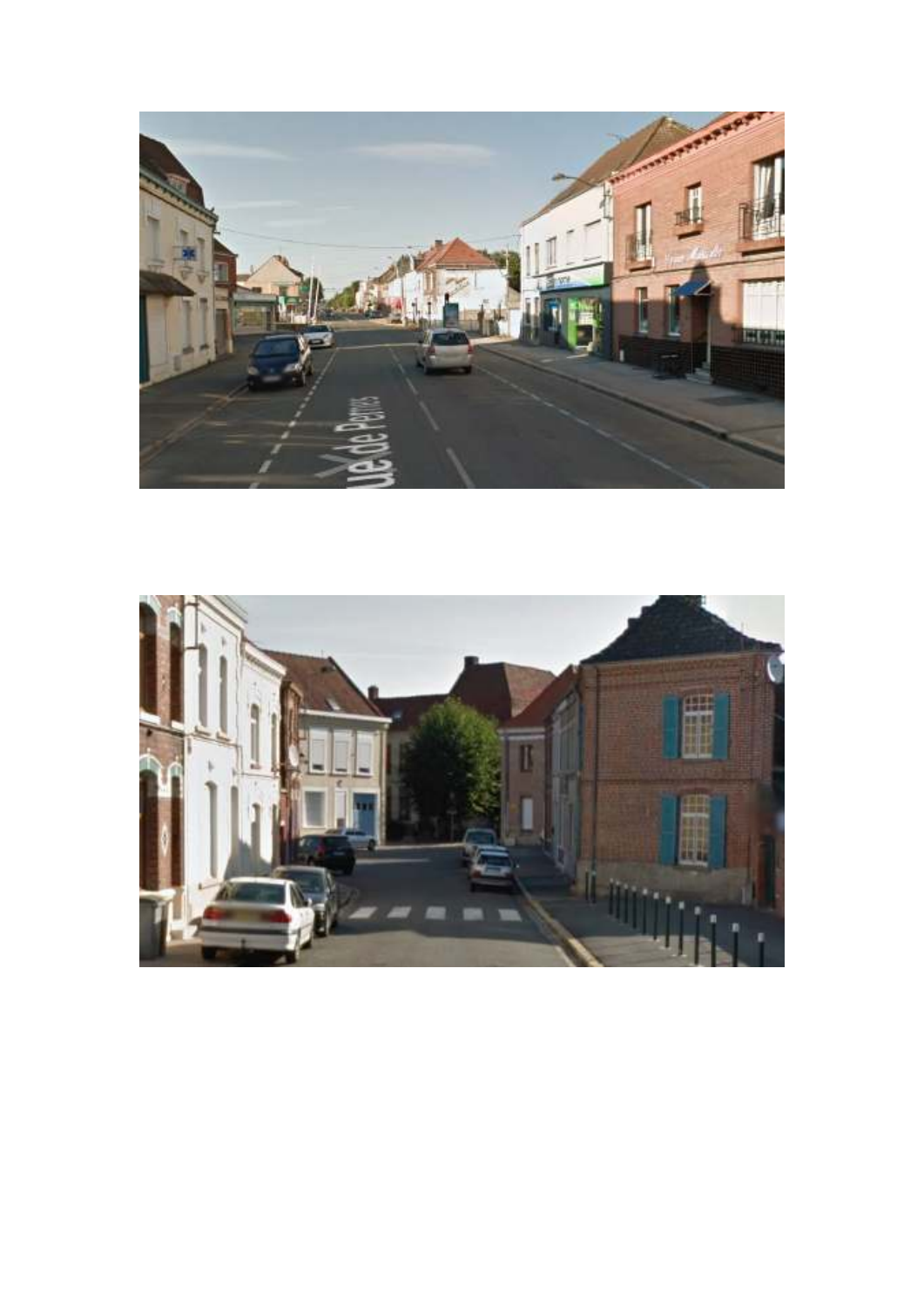**Arthur makes the effort to get up early for Mass but finds no one at the church; later he attends a requiem for a 13 year old girl; Arthur is now attached to the 47th Division; an inspection by the Divisional Commander – who leaves the men waiting in the bitter cold for his arrival; a divisional route march is planned for Tuesday – Friday; there is a hard frost every night but the days are fine.** 

*Arthur to Dollie* 

#### Billets, Sunday even: 9.50pm

 … I've been fairly busy to-day, and its very late now but I could not go to bed without thanking you for your two dear letters of Thursday & Friday. God bless you, sweet darling. I was longing to hear from you …

Yes dear, *pro tem* "47<sup>th</sup> Division" is right as the address – but perhaps you had better write "attached 47<sup>th</sup> Division"...

 This morning I was virtuous and got up at 7 – brekker at 8, to go to church at 9. However when I got down there, there was nothing doing, so I had to come back  $\&$ go again at 10.30. Sung Mass. Incidentally too a Requiem Mass for it was the burial of a girl of 13. On my way back I met Lloyd & Ochs. I went with them to draw some money both for myself & the Company.

Lunch was at 12.30. Lloyds brother, who is a gunner in the Division, came along. Quite a decent sort of chap. We paraded at 1.15 for an inspection by Major General Barter, the Divisional Commander. He didn't turn up till 2.30. It was very cold waiting. He seems a good fellow, unlike the Brigadier – who is the reverse. The GOC spoke a few words after the inspection, welcoming us to the Division. After parade I paid out the Company.

There are a lot of company matters that have been taking up my time. I am also anxious to go through my kit – which I hope to do to-morrow! No other news, little one save that we are doing a divisional route march from Tuesday to Friday. Continuous schools of instruction in various things are going on. Wilcox, my second in command, had his name forward for promotion to Captaincy. The weather is bitterly cold & fine. It freezes hard every night...